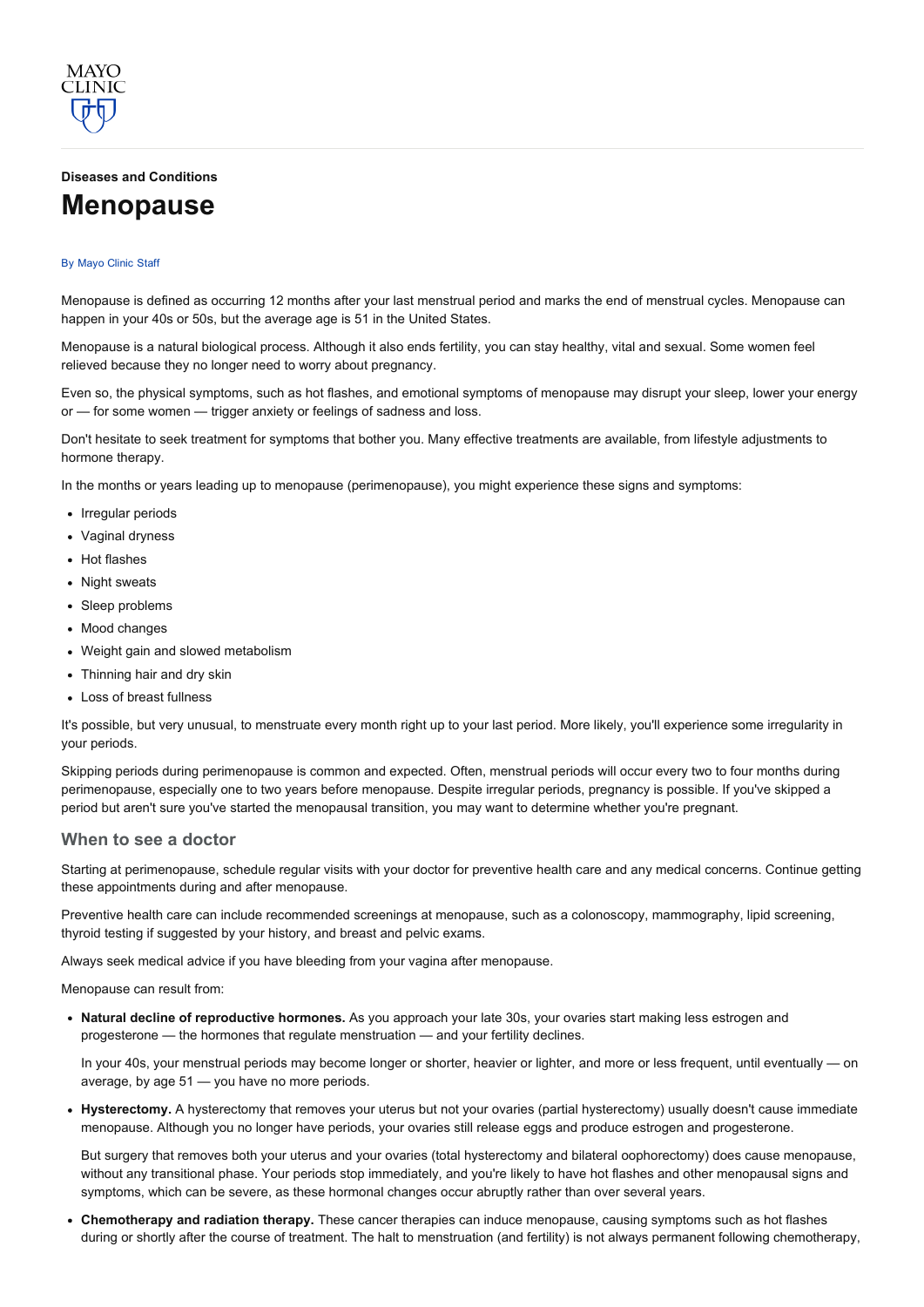so birth control measures may still be desired.

Primary ovarian insufficiency. About 1 percent of women experience menopause before age 40 (premature menopause). Menopause may result from primary ovarian insufficiency — when your ovaries fail to produce normal levels of reproductive hormones — stemming from genetic factors or autoimmune disease. But often no cause can be found. For these women, hormone therapy is typically recommended at least until the natural age of menopause in order to protect the brain, heart and bones.

After menopause, your risk of certain medical conditions increases. Examples include:

- Heart and blood vessel (cardiovascular) disease. When your estrogen levels decline, your risk of cardiovascular disease increases. Heart disease is the leading cause of death in women as well as in men. So it's important to get regular exercise, eat a healthy diet and maintain a normal weight. Ask your doctor for advice on how to protect your heart, such as how to reduce your cholesterol or blood pressure if it's too high.
- Osteoporosis. This condition causes bones to become brittle and weak, leading to an increased risk of fractures. During the first few years after menopause, you may lose bone density at a rapid rate, increasing your risk of osteoporosis. Postmenopausal women with osteoporosis are especially susceptible to fractures of their hips, wrists and spine.
- Urinary incontinence. As the tissues of your vagina and urethra lose elasticity, you may experience frequent, sudden, strong urges to urinate, followed by an involuntary loss of urine (urge incontinence), or the loss of urine with coughing, laughing or lifting (stress incontinence). You may have urinary tract infections more often.

Strengthening pelvic floor muscles with Kegel exercises and using a topical vaginal estrogen may help relieve symptoms of incontinence.

• Sexual function. Vaginal dryness from decreased moisture production and loss of elasticity can cause discomfort and slight bleeding during sexual intercourse. Also, decreased sensation may reduce your desire for sexual activity (libido).

Water-based vaginal moisturizers and lubricants may help. Choose products that don't contain glycerin because women who are sensitive to this chemical may experience burning and irritation. If a vaginal lubricant isn't enough, many women benefit from the use of local vaginal estrogen treatment, available as a vaginal cream, tablet or ring.

• Weight gain. Many women gain weight during the menopausal transition and after menopause because metabolism slows. You may need to eat less and exercise more, just to maintain your current weight.

Your first appointment will likely be with either your primary care provider or a gynecologist.

# What you can do

Because appointments can be brief, it's a good idea to prepare in advance:

- Keep track of your symptoms. For instance, make a list of how many hot flashes you experience in a day or week and note how severe they are.
- Make a list of any medications, herbs and vitamin supplements you take. Include the doses and how often you take them.
- Have a family member or close friend accompany you, if possible. You may be given a lot of information at your visit, and it can be difficult to remember everything.
- Take a notebook or notepad with you. Use it to note important information during your visit.
- Prepare a list of questions to ask your doctor. List your most important questions first.

Some basic questions to ask include:

- What kind of tests might I need, if any?
- What treatments are available to minimize my symptoms?
- Is there anything I can do to relieve my symptoms?
- What steps can I take to maintain my health?
- Are there any alternative therapies I might try?
- Do you have any printed material or brochures I can take with me?
- What websites do you recommend?

In addition, don't hesitate to ask questions at any time during your appointment.

# What to expect from your doctor

Some questions your doctor might ask include:

- Are you still having periods?
- When was your last period?
- How often do you experience bothersome symptoms?
- How uncomfortable do your symptoms make you?
- Does anything seem to improve your symptoms?
- Does anything make your symptoms worse?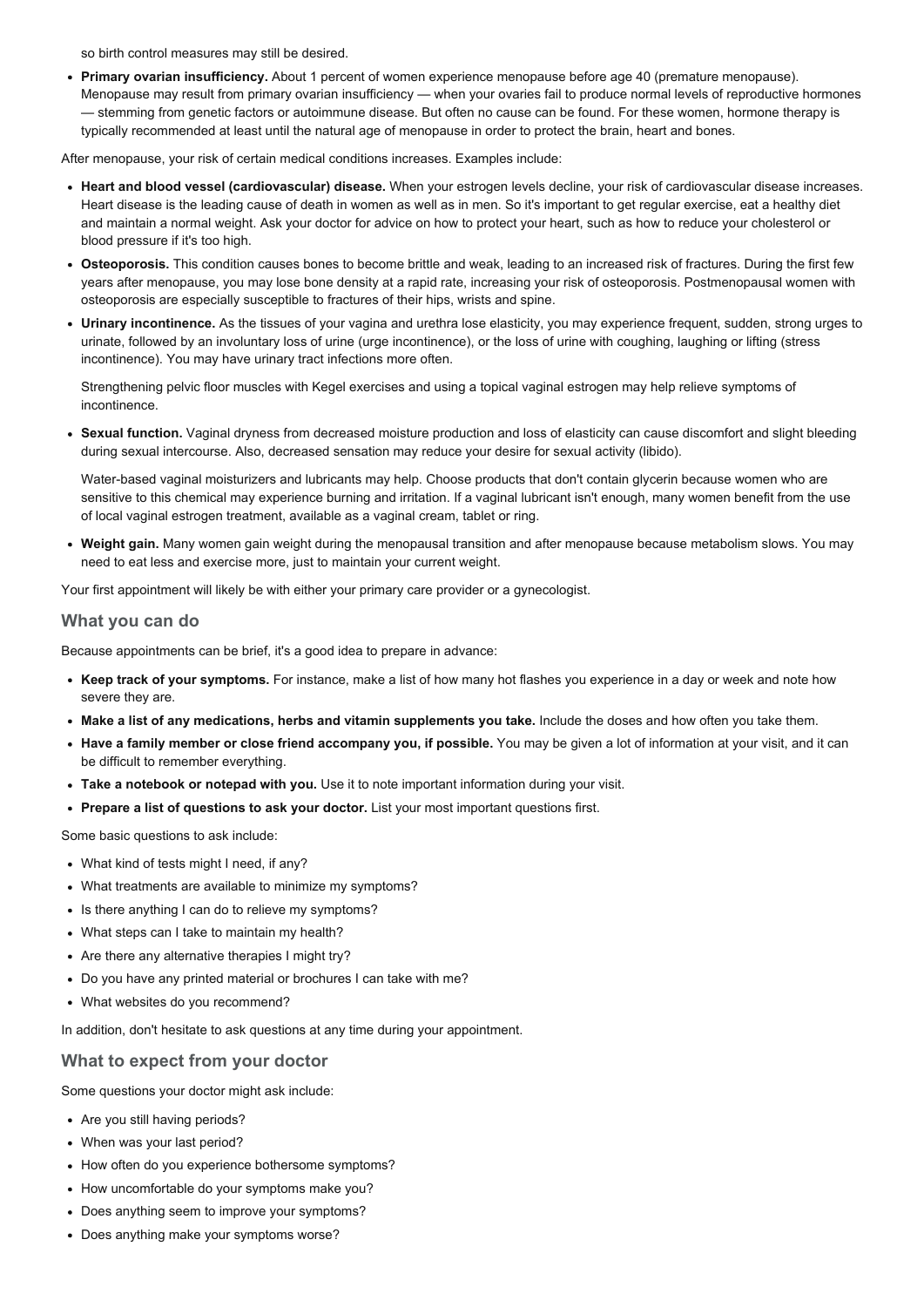Signs and symptoms of menopause are usually enough to tell most women that they've started the menopausal transition. If you have concerns about irregular periods or hot flashes, talk with your doctor. In some cases, further evaluation may be recommended.

Tests typically aren't needed to diagnose menopause. But under certain circumstances, your doctor may recommend blood tests to check your level of:

- Folliclestimulating hormone (FSH) and estrogen (estradiol), because your FSH levels increase and estradiol levels decrease as menopause occurs
- Thyroid-stimulating hormone (TSH), because an underactive thyroid (hypothyroidism) can cause symptoms similar to those of menopause

Menopause requires no medical treatment. Instead, treatments focus on relieving your signs and symptoms and preventing or managing chronic conditions that may occur with aging. Treatments may include:

- Hormone therapy. Estrogen therapy remains, by far, the most effective treatment option for relieving menopausal hot flashes. Depending on your personal and family medical history, your doctor may recommend estrogen in the lowest dose needed to provide symptom relief for you. If you still have your uterus, you'll need progestin in addition to estrogen. Estrogen also helps prevent bone loss. And hormone therapy may benefit your heart if started within five years after your last menstrual period.
- Vaginal estrogen. To relieve vaginal dryness, estrogen can be administered directly to the vagina using a vaginal cream, tablet or ring. This treatment releases just a small amount of estrogen, which is absorbed by the vaginal tissues. It can help relieve vaginal dryness, discomfort with intercourse and some urinary symptoms.
- Low-dose antidepressants. Certain antidepressants related to the class of drugs called selective serotonin reuptake inhibitors (SSRIs) may decrease menopausal hot flashes. A low-dose antidepressant for management of hot flashes may be useful for women who can't take estrogen for health reasons or for women who need an antidepressant for a mood disorder.
- Gabapentin (Neurontin). Gabapentin is approved to treat seizures, but it has also been shown to help reduce hot flashes. This drug is useful in women who can't use estrogen therapy and in those who also have migraines.
- Medications to prevent or treat osteoporosis. Depending on individual needs, doctors may recommend medication to prevent or treat osteoporosis. Several medications are available that help reduce bone loss and risk of fractures.

Before deciding on any form of treatment, talk with your doctor about your options and the risks and benefits involved with each. Review your options yearly, as your needs and treatment options may change.

Fortunately, many of the signs and symptoms associated with menopause are temporary. Take these steps to help reduce or prevent their effects:

- Cool hot flashes. Dress in layers, have a cold glass of water or go somewhere cooler. Try to pinpoint what triggers your hot flashes. For many women, triggers may include hot beverages, caffeine, spicy foods, alcohol, stress, hot weather and even a warm room.
- Decrease vaginal discomfort. Use over-the-counter, water-based vaginal lubricants (Astroglide, K-Y jelly, others) or moisturizers (Replens, others). Choose products that don't contain glycerin, which can cause burning or irritation in women who are sensitive to that chemical. Staying sexually active also helps by increasing blood flow to the vagina.
- Get enough sleep. Avoid caffeine, which can make it hard to get to sleep, and avoid drinking too much alcohol, which can interrupt sleep. Exercise during the day, although not right before bedtime. If hot flashes disturb your sleep, you may need to find a way to manage them before you can get adequate rest.
- Practice relaxation techniques. Techniques such as deep breathing, paced breathing, guided imagery, massage and progressive muscle relaxation can help relieve menopausal symptoms. You can find a number of books, CDs and online offerings on different relaxation exercises.
- Strengthen your pelvic floor. Pelvic floor muscle exercises, called Kegel exercises, can improve some forms of urinary incontinence.
- Eat a balanced diet. Include a variety of fruits, vegetables and whole grains. Limit saturated fats, oils and sugars. Ask your provider if you need calcium or vitamin D supplements to help meet daily requirements.
- Don't smoke. Smoking increases your risk of heart disease, stroke, osteoporosis, cancer and a range of other health problems. It may also increase hot flashes and bring on earlier menopause.
- Exercise regularly. Get regular physical activity or exercise on most days to help protect against heart disease, diabetes, osteoporosis and other conditions associated with aging.

Many approaches have been promoted as aids in managing the symptoms of menopause, but few of them have scientific evidence to back up the claims. Some complementary and alternative treatments that have been or are being studied include:

• Plant estrogens (phytoestrogens). These estrogens occur naturally in certain foods. There are two main types of phytoestrogens isoflavones and lignans. Isoflavones are found in soybeans, chickpeas and other legumes. Lignans occur in flaxseed, whole grains, and some fruits and vegetables.

Whether the estrogens in these foods can relieve hot flashes and other menopausal symptoms remains to be proved, but most studies have found them ineffective. Isoflavones have some weak estrogen-like effects, so if you've had breast cancer, talk to your doctor before supplementing your diet with isoflavone pills.

• Bioidentical hormones. The term "bioidentical" implies the hormones in the product are chemically identical to those your body produces. However, compounded bioidentical hormones are not regulated by the Food and Drug Administration (FDA), so quality and risks could vary. But there are many FDA-approved bioidentical formulations available in a variety of strengths at the pharmacy - talk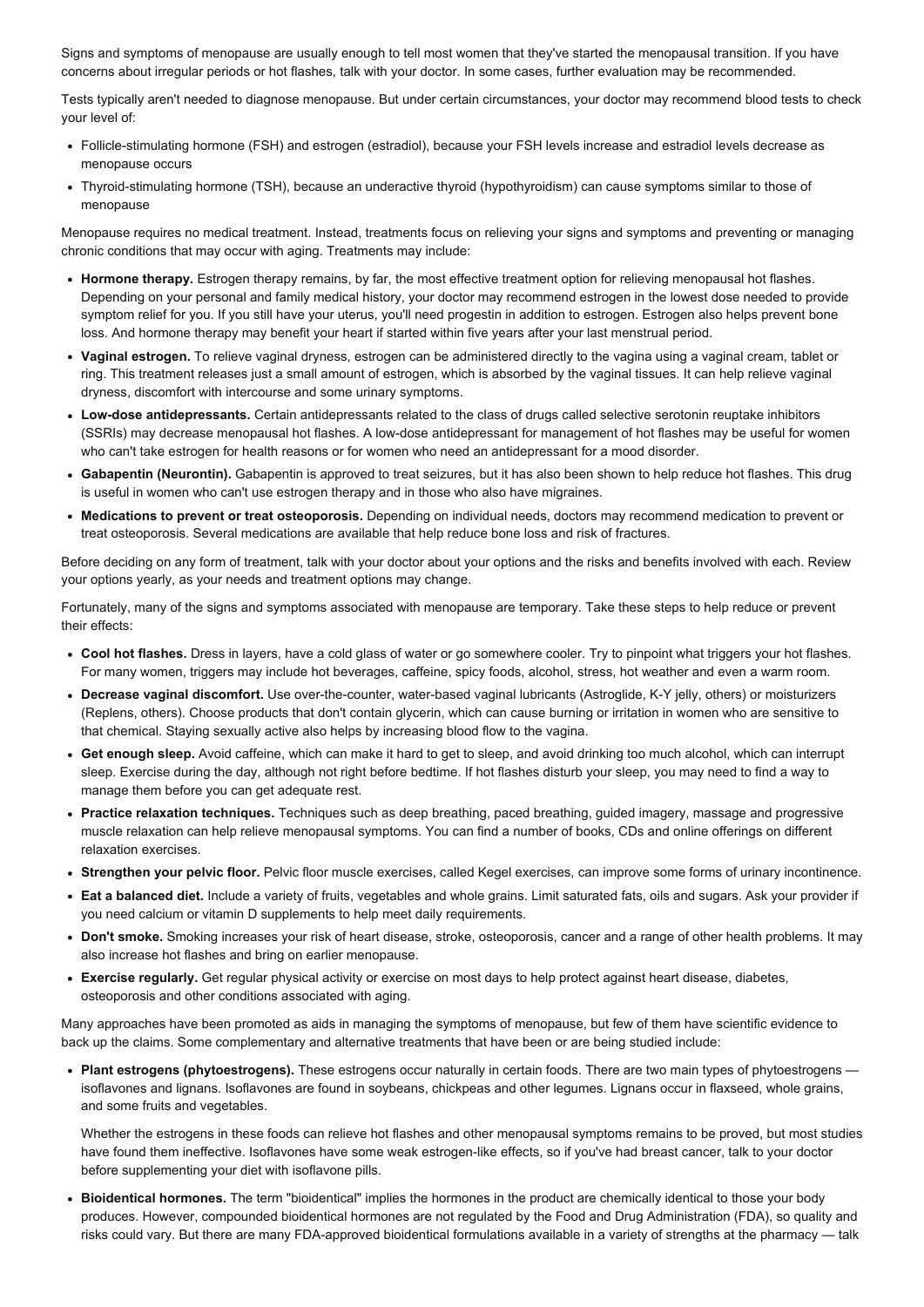with your doctor to see if any of these may be a good option for you.

- Black cohosh. Black cohosh has been popular among many women with menopausal symptoms. But there's little evidence that black cohosh is effective, and the supplement can be harmful to the liver.
- Yoga. Some studies show that yoga may be effective in decreasing the number of hot flashes in perimenopausal women. Tai chi and qi gong, which are a series of slow movements and meditation, may produce similar results. It's best to take a class to learn how to perform postures and proper breathing techniques.
- Acupuncture. Acupuncture may have some temporary benefit in helping to reduce hot flashes.

You may have heard of — or even tried — other dietary supplements, such as red clover, kava, dong quai, DHEA, evening primrose oil and wild yam (natural progesterone cream). Scientific evidence on effectiveness is lacking, and some of these products may be harmful.

Talk with your doctor before taking any herbal or dietary supplements for menopausal symptoms. The FDA does not regulate herbal products, and some can be dangerous or interact with other medications you take, putting your health at risk.

## **References**

- 1. Menopause. National Institute on Aging. http://www.nia.nih.gov/health/publication/menopause. Accessed May 22, 2014.
- 2. Lethaby A, et al. Phytoestrogens for menopausal vasomotor symptoms. Cochrane Database of Systematic Reviews.

http://onlinelibrary.wiley.com/doi/10.1002/14651858.CD001395.pub4/abstract. Accessed May 23, 2014.

- 3. Longo DL, et al. Harrison's Online. 18th ed. New York, N.Y.: The McGraw-Hill Companies; 2012. http://www.accessmedicine.com/resourceTOC.aspx?resourceID=4. Accessed May 27, 2014.
- 4. Nelson LM, et al. Clinical manifestation and evaluation of spontaneous primary ovarian insufficiency (premature ovarian failure). http://www.uptodate.com/home. Accessed May 22, 2014.
- 5. Menopausal symptoms and complementary health practices. National Center for Complementary and Alternative Medicine. http://nccam.nih.gov/health/menopause/menopausesymptoms. Accessed May 22, 2014.
- 6. LindhAstrand L, et al. Effects of applied relaxation on vasomotor symptoms in postmenopausal women: A randomized controlled trial. Menopause. 2012;20:1.
- 7. Colpani V, et al. Association between habitual physical activity and lower cardiovascular risk in premenopausal, perimenopausal, and postmenopausal women: A population-based study. Menopause. 2012;20:1.
- 8. Rada G, et al. Non-hormonal interventions for hot flushes in women with a history of breast cancer. Cochrane Database of Systematic Reviews. http://onlinelibrary.wiley.com/doi/10.1002/14651858.CD004923.pub2/abstract. Accessed May 23, 2014.
- 9. Daley A, et al. Exercise for vasomotor menopausal symptoms. Cochrane Database of Systematic Reviews. http://onlinelibrary.wiley.com/doi/10.1002/14651858.CD006108.pub3/abstract. Accessed May 23, 2014.
- 10. For better sex: 3 ways to strengthen your pelvic floor. The Northern American Menopause Society. http://www.menopause.org/forwomen/menopauseflashes/forbetter-sex-3-ways-to-strengthen-your-pelvic-floor. Accessed May 22, 2014.
- 11. The North American Menopause Society. The 2012 hormone therapy position statement of The North American Menopause Society. Menopause. 2012;19:257.
- 12. MenoNote: Vaginal dryness. The North American Menopause Society. http://www.menopause.org/docs/forwomen/mndryness.pdf. Accessed May 22, 2014.
- 13. Welt CK, et al. Pathogenesis and causes of spontaneous primary ovarian insufficiency (premature ovarian failure). http://www.uptodate.com/home. Accessed May 22, 2014.
- 14. Welt CK, et al. Ovarian development and failure (menopause) in normal women. http://www.uptodate.com/home. Accessed May 22, 2014.
- 15. Menopausal hormone therapy (MHT). Office on Women's Health, U.S. Department of Health and Human Services. http://www.womenshealth.gov/menopause/symptom-relief-treatment/menopausal-hormone-therapy.html. Accessed May 23, 2014.
- 16. Menopause and menopause treatments fact sheet. Office on Women's Health, U.S. Department of Health and Human Services. http://womenshealth.gov/publications/our-publication/fact-sheet/menopause-treatment.html. Accessed May 23, 2014.
- 17. Committee on Gynecological Practice and the American Society for Reproductive Medicine Practice Committee. Compounded bioidentical menopausal hormone therapy. ACOG.

http://www.acog.org/Resources\_And\_Publications/Committee\_Opinions/Committee\_on\_Gynecologic\_Practice/Compounded\_Bioidentical\_Menopausal\_Hormone\_Therapy. Accessed May 22, 2014.

- 18. Tella SR, et al. Prevention and treatment of postmenopausal osteoporosis. Journal of Steroid Biochemistry and Molecular Biology. 2014;142:155.
- 19. Eden JA. Phytoestrogens for menopausal symptoms: A review. Maturitas. 2012;72:157.
- 20. Dodin S, et al. Acupuncture for menopausal hot flushes. Cochrane Database of Systematic Reviews. http://onlinelibrary.wiley.com/doi/10.1002/14651858.CD007410.pub2/abstract. Accessed May 23, 2014.

#### Jan. 07, 2015

Original article: http://www.mayoclinic.org/diseases-conditions/menopause/basics/definition/con-20019726

Any use of this site constitutes your agreement to the Terms and Conditions and Privacy Policy linked below.

Terms and [Conditions](http://www.mayoclinic.org/about-this-site/terms-conditions-use-policy) [Privacy](http://www.mayoclinic.org/about-this-site/privacy-policy) Policy Notice of Privacy [Practices](http://www.mayoclinic.org/about-mayo-clinic/notice-of-privacy-practices)